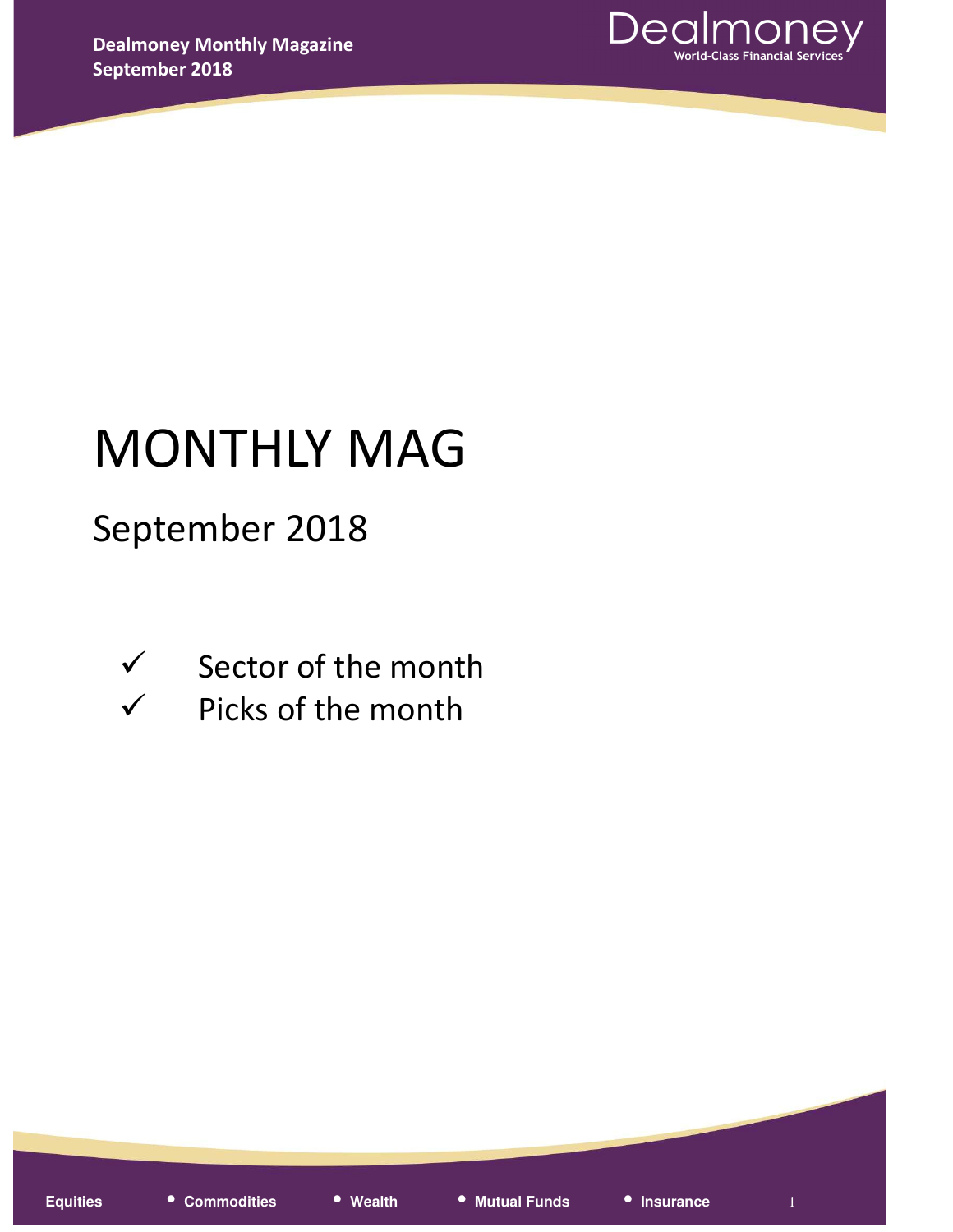# Sector of the Month (CEMENT):

- India world's 2nd largest cement market, both in production and consumption. Cement production capacity of around 455 million tonnes, as of 2017-18. India's cement production capacity is expected to reach 550 million tonnes by 2020. Capacity addition of 19-22 MTPA is expected in 2018-19, led by rising capacity in eastern region^.
- Of the total capacity, 98 per cent lies with the private sector & the rest with public sector. The top 20 companies accounting for around 70 per cent of the total production. 210 large cement plants account for a cumulative installed capacity of over 410 million tonnes, while over 350 mini cement plants have an estimated production capacity of nearly 11.10 million tonnes.
- Of the total 210 large cement plants in India, 77 are situated in the states of Andhra Pradesh, Rajasthan & Tamil Nadu.
- India's exports of cement, clinker and asbestos cement increased at CAGR of 10.37 per cent between FY12- FY18 to reach US\$ 433.87 million. During the same period imports of cement, clinker and asbestos cement increased at a CAGR of 11.14 per cent to US\$ 174.36 million in FY18.
- The country's top export destinations for cement, clinker and asbestos cement in FY18 were Nepal, Sri Lanka, USA, Maldives and UK.
- The country's top five import sources for cement, clinker and asbestos cement in FY18 were Pakistan, Bangladesh, Japan, Vietnam and Thailand



Cement consumption (million tonnes) Cement Production in India (million tonnes)



Note: F-Forecast, \*up to May 2018

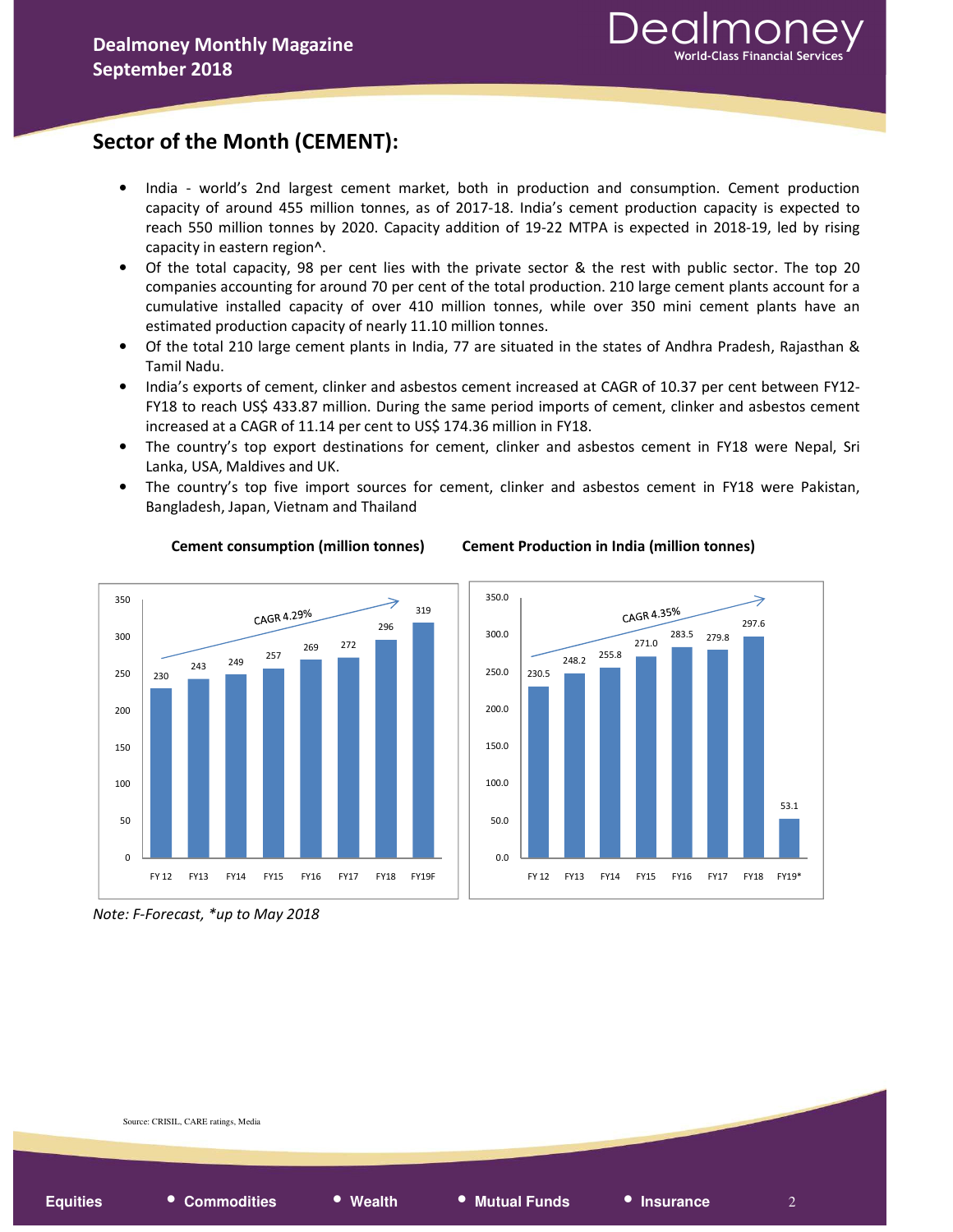





Tie – up with overseas: India has joined hands with Switzerland to reduce energy consumption & develop newer methods in the country for more efficient cement production, which would help India meet its rising demand for cement in the infrastructure sector.

Housing for All: Under Union Budget 2018-19, allocation for affordable housing has been doubled to US\$ 123.57 million. Housing and real estate sectors accounts for nearly 65 per cent of the total cement consumption in India.

Adoption of cement instead of Bitumen and Ready Mix Concrete (RMC): The Government of India has decided to adopt cement instead of bitumen for the construction of all new road projects on the grounds that cement is more durable & cheaper to maintain than bitumen in the long run. Companies are trying to develop a niche market for RMC (Ready Mix Concrete)

Mergers & Acquisitions: As of June 2018, ACC is in discussions with Jaiprakash Associates to purchase the latter's 5.5 MTPA cement business for a consideration of Rs 5,200 crore (US\$ 775.66 million). In May 2018, Ultratech Cement decided to acquire the 13.4 MTPA capacity cement business of Century Textiles and Industries.

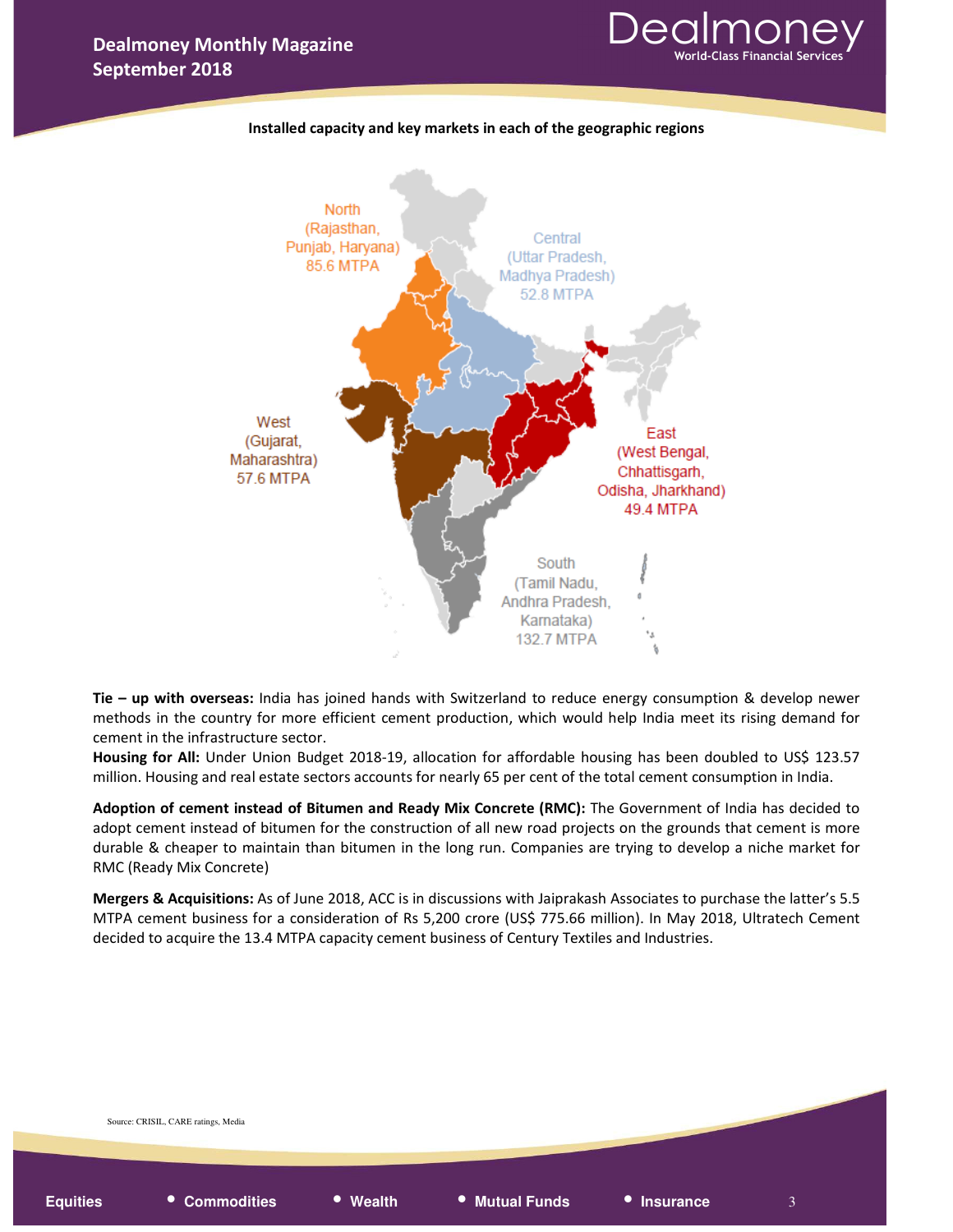### Growth Drivers

Housing: Forms the major portion of cement demand at around 67 per cent. Real estate market to increase at 11.6 per cent CAGR in 2011-20. Government initiatives like Housing for all to push demand in the sector.

Infrastructure: Strong focus of government to develop infrastructure. It is planning to develop 100 smart cities across India, Projects like Dedicated Freight Corridors and ports are under development. Metro rail projects are already underway in most major cities.

Urbanisation: Development of 500 cities with population of more than 100,000 under new Urban Development Mission.

### Government Initiatives

The Union Budget has allocated US\$ 92.22 billion for infrastructure development in 2018-19 as compared to US\$ 76.31 billion in 2017-18 (RE). Government's infrastructure push combined with housing for all, Smart Cities Mission and Swachh Bharat Abhiyan is going to boost cement demand in the country.

In Budget 2018-19, Government of India announced setting up of an Affordable Housing Fund of Rs 25,000 crore (US\$ 3.86 billion) under the National Housing Bank (NHB) which will be utilised for easing credit to homebuyers. The move is expected to boost the demand of cement from the housing segment.

An outlay of Rs 33,000 crore (US\$ 5.097 billion) has been proposed for building 4.9 million houses under Pradhan Mantri Awas Yojana – Gramin in Union Budget 2018-19.

### Outlook

Cement demand in India is on an upswing and is expected to witness robust growth. The growth will be driven by high cement demand from rural India and government's focus on infrastructure. The North-East, which is witnessing a construction boom, offers attractive investment opportunities.

Robust investments are being made by the existing players to expand their capacity. FDI inflow in industry related to manufacturing of Cement & Gypsum products reached US\$ 5.25 billion between April 2000 and December 2017. Oligopoly market, where large players have partial pricing control and Low threat from substitutes

Demand environment witnessed an uptick in Aug'18 albeit on a low MoM base (triggered by nationwide transporters' strikes) aided by sustained pick-up in government spending. However, seasonal overhang continued to hurt trade segment demand, while non-trade project segment demand was the key demand driver led by government sponsored infrastructure projects.

Notably, most dealers expect a strong recovery in sales volume post festive and pitru paksh season across the regions, as they expect favorable monsoon to lead to better demand. We note that while monsoon deficit as on Aug'18 stands at 6%, the country witnessed favorable downpours in most regions barring North East and some Eastern states, where deficit is the highest.

With strong improvement in demand scenario leading to demand growth of ~7% in FY18 and sustained demand growth in 1QFY19, we believe all tailwinds are in place to accelerate cement demand. Thus, the demand is expected to remain healthy over next 2-3 years. However, depressed pricing environment and surge in fuel and input prices were the key headwinds for the industry. However, likely price recovery post monsoon is expected to aid the companies to sail through recent surge in input cost.

• **Equities** • **Commodities** • **Wealth** • **Mutual Funds** • **Insurance** <sup>4</sup> Source: CRISIL, CARE ratings, Media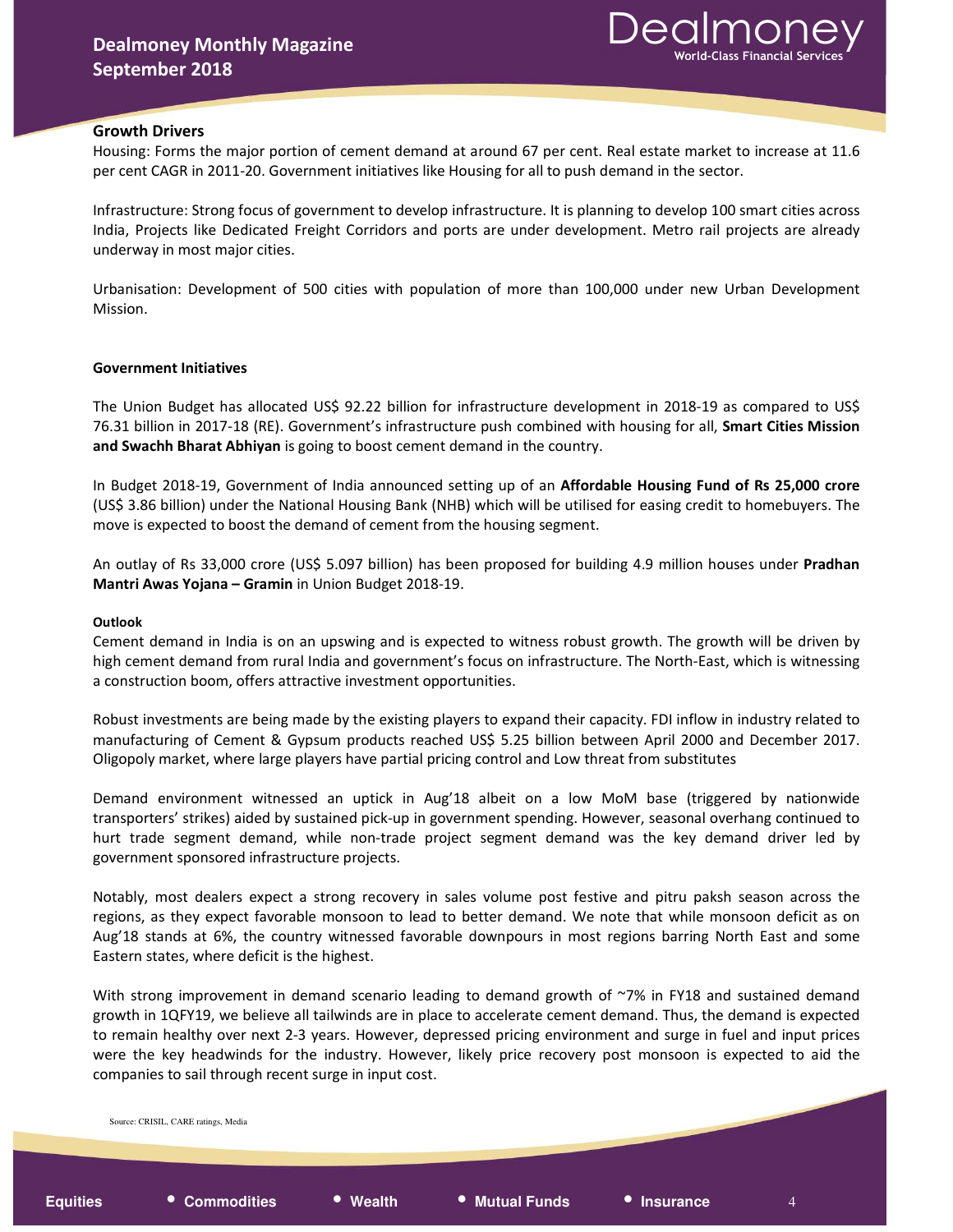# Pick of the Month (ACC Ltd.): CMP: 1590 Target: 1800

Normal monsoon and rural demand to augur well: The construction sector is bound benefit from uptick in rural demand and normal monsoon off-late. Further cement consumption is likely to be pushed by higher infrastructure spends in low cost housing and roads along with a pick-up in capital expenditure to aid increase in cement consumption.

The company is at expansion phase in eastern region by ~5 MT (of which 2.2 MT is in process at Kharagpur) which would drive volumes up and further higher realization would improve topline in medium term.

Improvement in EBITDA per tonne: Total cost per tonne increased 5.5% YoY due to a rise in power & fuel and freight cost as well as raw material prices. Power & fuel cost rose 7% YoY due to an increase in petcoke & coal prices and lower availability of linkage coal. Raw material cost rose by 15% YoY and 3% QoQ, following an increase in slag prices.

Steady financial position: The revenue for Q2CY18 fell marginally by 1.3% to Rs. 3767.9 crs from Rs. 3818.21 in Q2CY17. At EBITDA level, the company witnessed weakness due to rising cost especially power & fuel cost (7% YoY) and raw material cost (+15 YoY). The EBITDA for Q2CY18 was at Rs. 624.9 crs. ACC's profitability grew by tad 1.1% YoY to Rs. 326.77 crs in Q2CY18 from Rs. 323.12 crs in Q2CY17.

ACC grew at tepid pace of 1.8% CAGR between CY13- 17. In CY17, the company reported double-digit growth led by capacity expansion. The outlook is brighter further mainly on the back of better monsoon, hike in MSP, increase in agricultural output and pre-election spending. The company's return ratios have been witnessing a upswing from last 3 years. RoE and RoCE grew from 6.9% and 9.98% in CY15 to 10.1% and 15.4% in CY17, respectively.

Outlook: The stock is available at attractive valuations of 11.6x CY19E EV/EBITDA with EV per ton (USD) of \$119 CY19E. The company is at zero debt and looking to expand its total capacity to 55 MTPA by CY22.

| NSE / BSE Code                       | <b>ACC</b>   |
|--------------------------------------|--------------|
|                                      | Construction |
| Sector                               | Materials    |
|                                      | Cement $\&$  |
|                                      | Construction |
| Industry                             | Materials    |
| Face value / Book Value (`per share) | 10/511.2     |
| Dividend yield $(\%)$                | 1.5          |
| 52 H/L (Rs.)                         | 1869/1255    |
| Market Cap. (Rs. Cr)                 | 298,206      |
| Shares Outstanding (Cr)              | 187.8        |
| NSE / BSE Code                       | 1,470,968    |

|                  | <b>June-18</b> | <b>Mar-18</b> | <b>Dec-17</b> | Sept-17 |
|------------------|----------------|---------------|---------------|---------|
| <b>Net Sales</b> | 3,767.9        | 3,557.0       | 3,417.1       | 3,054.5 |
| <b>EBITDA</b>    | 624.9          | 491.9         | 443.0         | 415.8   |
| <b>PAT</b>       | 326.8          | 247.4         | 202.6         | 178.9   |
| EBITDA %         | 17.1%          | 14.9%         | 14.0%         | 14.1%   |
| PAT $%$          | 8.5%           | 6.8%          | 5.8%          | 5.7%    |

| $(\overline{\ln} \text{Rs. } \overline{\text{Cr}})$ | <b>FY14</b> | <b>FY15</b> | <b>FY16</b> | <b>FY17</b> |
|-----------------------------------------------------|-------------|-------------|-------------|-------------|
| <b>Net Sales</b>                                    | 111,501     | 117,388     | 109,897     | 132,851     |
| Sales Growth                                        | $0.0\%$     | 5.3%        | $-6.4\%$    | 20.9%       |
| <b>EBITDA</b>                                       | 16,225      | 14,956      | 14,725      | 19,063      |
| <b>EBITDA</b> Margin                                | 14.6%       | 12.7%       | 13.4%       | 14.3%       |
| PAT                                                 | 10,817      | 11,507      | 6,480       | 9,136       |
| $NPM\%$                                             | 9.7%        | 9.8%        | 5.9%        | 6.9%        |
| Adj. EPS $(Rs^{\prime})$                            | 58.3        | 61.9        | 35.1        | 49.2        |

|              | <b>FY14</b> | <b>FY15</b> | <b>FY16</b> | <b>FY17</b> |
|--------------|-------------|-------------|-------------|-------------|
| P/E(x)       | 27.6        | 25.9        | 46.0        | 32.6        |
| P/B(x)       | 3.8         | 3.6         | 3.5         | 3.2         |
| EV/Sales(x)  | 2.5         | 2.4         | 2.6         | 2.1         |
| EV/EBITDA(x) | 17.4        | 18.9        | 19.2        | 14.8        |
| ROCE(x)      | 17.4%       | 15.1%       | 10.2%       | 15.4%       |
| ROE(x)       | 14.4%       | 14.5%       | 7.1%        | 10.1%       |

Source: CRISIL, CARE ratings, Media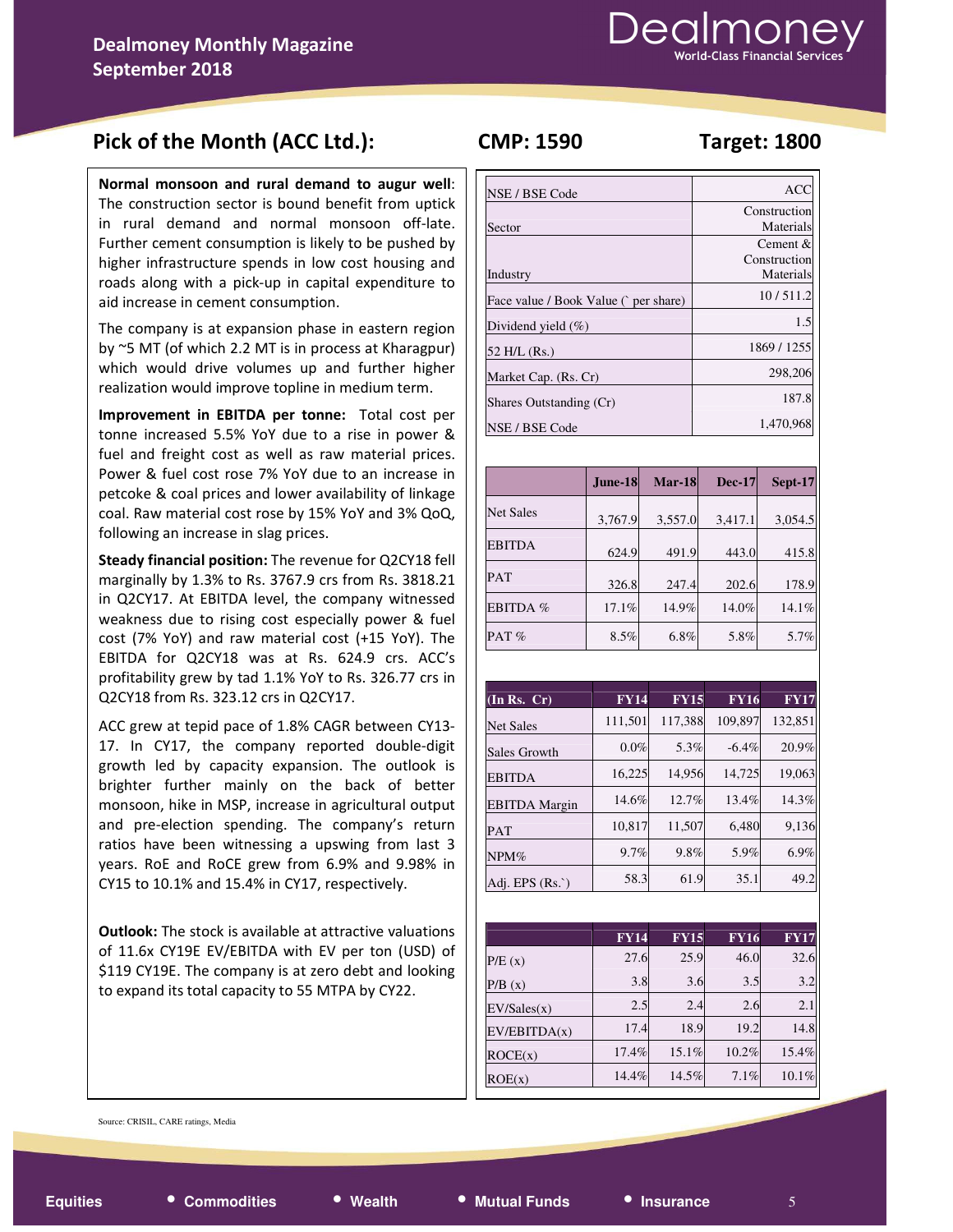# Pick of the Month (Ambuja Cement Ltd.): CMP: 228 Target: 300

Decent top-line growth and better than expected realization: The company posted net sales of Rs. 6835.12 crs in Q2CY18 vs Rs. 6459.56 crs om Q1CY18 primarily driven by a higher realization/ton of INR 4736. The company has been very focused on its premium products, i.e, Compocem and Roof Special. Cement volumes for the quarter grew 5% YoY at 6.37 mn tons on the back of strong growth in the IHB (Independent House Building) segment .

Optimum Capacity utilization: Its volume grew 5.6% contributed by sales in northern region(including central India) and the eastern region. The capacity utilisation touched 88% in 2QCY18. Ambuja sold 0.04mt clinker in 2QCY18. This implies optimum capacity utilisation of the kilns and ACEM will have to rely on external clinker or source it through ACC for any further volume expansion till it adds its own capacity.

Financial health: The company's net sales grew 5.7% in Q2CY18 to Rs. 6835.1 from Rs. 6459.1 cr in Q1CY18. EBITDA for the company stood at Rs 1250.01 crs in Q2CY18 from Rs. 1001.5 crs in Q1CY18. EBITDA margins improved from 15.5% in Q1CY18 against 18.3% in Q2CY18 on the back of good operational efficiency despite higher freight cost (due to lack of availability of rakes in Eastern region) and higher raw material prices which put pressure on margins.

Reported PAT for quarter stood at Rs. 681.97 crores, jumped by strong 33% QoQ. Capacity utilization was at 87% for the June quarter. Realization/ton has increased to INR 4730, up from INR 4720 (0.4% Y-o-Y) and INR 4600 (2.8% Q-o-Q).

Outlook: With increasing Government's focus on rural and affordable housing and infrastructure development and initiatives like normal monsoon, MSP for kharif crops and buoyant agricultural output gives the confidence for higher and sustainable volumes. Thus, we believe the stock has the potential to give return of 15%. The stock is trading at the EV/EBITDA valuation of 14.5x CY19E and EV/t of \$183 CY19E

| NSE / BSE Code                       | <b>AMBUJACEM</b>                      |
|--------------------------------------|---------------------------------------|
| Sector                               | Construction<br>Materials             |
| Industry                             | Cement &<br>Construction<br>Materials |
| Face value / Book Value (`per share) | 2/102.2                               |
| Dividend yield $(\%)$                | 1.4                                   |
| 52 H/L (Rs.)                         | 291/189                               |
| Market Cap. (Rs. Cr)                 | 452,727                               |
| Shares Outstanding (Cr)              | 1,985.6                               |
| NSE / BSE Code                       | 1,470,968                             |

|                  | June-18  | <b>Mar-18</b> | <b>Dec-17</b> | Sept-17  |
|------------------|----------|---------------|---------------|----------|
| <b>Net Sales</b> | 6,835.12 | 6,459.56      | 6,170.71      | 5,376.87 |
| <b>EBITDA</b>    | 1,250.01 | 1,001.50      | 985.81        | 772.79   |
| <b>PAT</b>       | 681.97   | 510.78        | 474.47        | 348      |
| EBITDA %         | 18.3%    | 15.5%         | 16.0%         | 14.4%    |
| PAT $%$          | 10.0%    | 7.9%          | 7.7%          | 6.5%     |

| (In Rs. Cr)              | CY14    | <b>CY15</b> | <b>CY16</b> | <b>CY17</b> |
|--------------------------|---------|-------------|-------------|-------------|
| <b>Net Sales</b>         | 91,808  | 99,735      | 201,319     | 235,753     |
| Sales Growth             | $0.0\%$ | 8.6%        | 101.9%      | 17.1%       |
| <b>EBITDA</b>            | 16,587  | 19,283      | 31,812      | 38,576      |
| <b>EBITDA</b> Margin     | 18.1%   | 19.3%       | 15.8%       | 16.4%       |
| PAT                      | 12,784  | 14,865      | 14,228      | 19,321      |
| $NPM\%$                  | 13.9%   | 14.9%       | 7.1%        | 8.2%        |
| Adj. EPS $(Rs^{\prime})$ | 8.3     | 9.6         | 5.6         | 7.6         |

|              | <b>CY14</b> | <b>CY15</b> | <b>CY16</b> | <b>CY17</b> |
|--------------|-------------|-------------|-------------|-------------|
| P/E(x)       | 35.4        | 30.5        | 31.8        | 23.4        |
| P/B(x)       | 4.8         | 4.5         | 4.4         | 2.2         |
| EV/Sales(x)  | 4.4         | 4.0         | 2.0         | 1.7         |
| EV/EBITDA(x) | 24.3        | 20.9        | 12.6        | 10.4        |
| ROCE(x)      | 17.2%       | 18.8%       | 12.3%       | 14.7%       |
| ROE(x)       | 14.2%       | 15.3%       | 7.9%        | 9.5%        |

Source: CRISIL, CARE ratings, Media